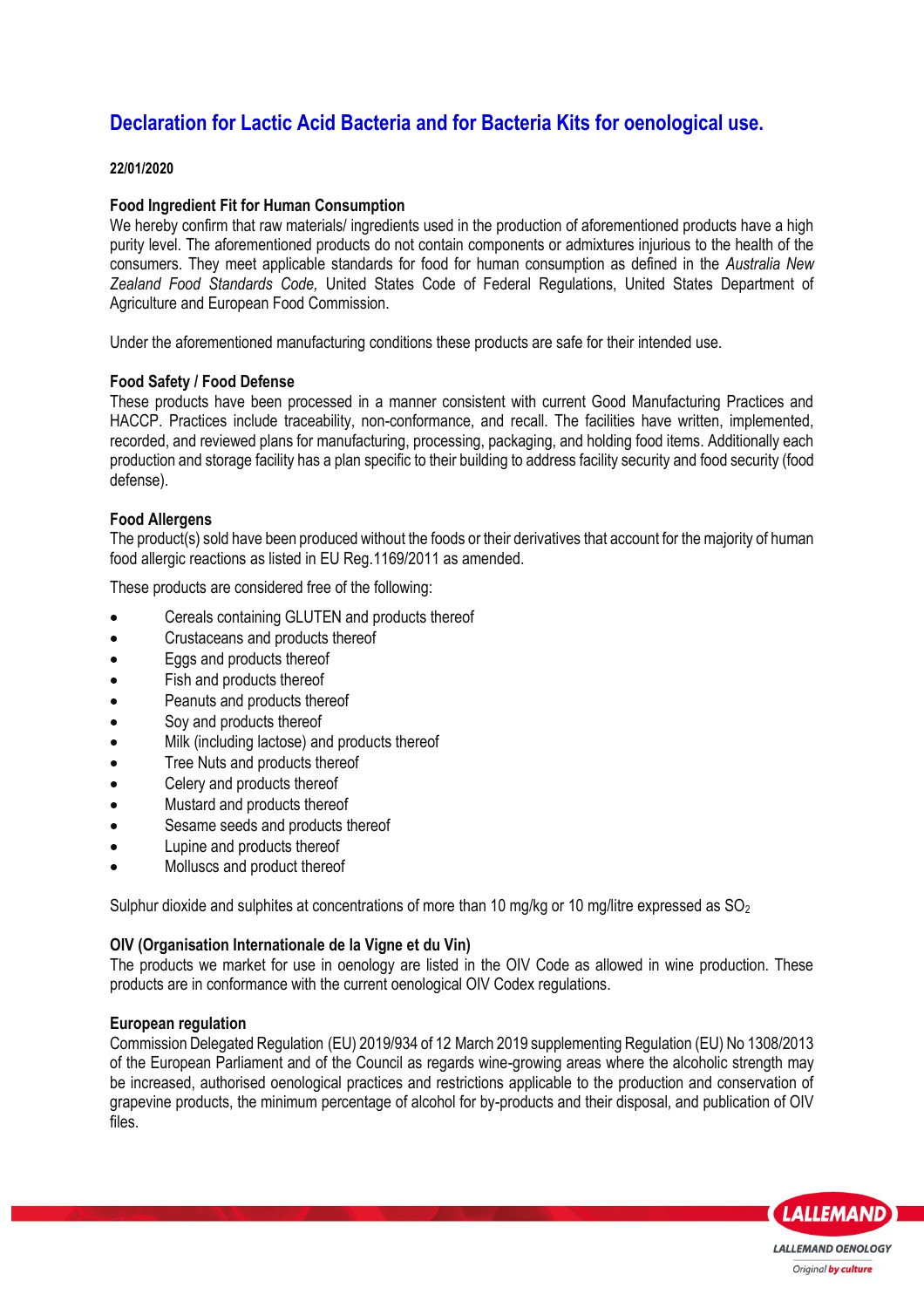## **Food Additives**

No food additives, no preservatives or colourings have been used in the production processes of the aforementioned products.

#### **Food Contact Packaging**

We hereby confirm that the packaging materials of these products are suitable for the packaging of food. The product contact packaging is consistent with EC 1935/2004 and EU 10/2011 as amended.

In addition, we have statements from our suppliers that phthalates or its derivatives [bis-phenol A, and poly brominated substances (PBBs & PBDEs)] will not be added or are present in any package or packaging component during the manufacturing process.

Furthermore, these substances are not used in the production of micro-organisms or in the manufacture of ingredients used in the final products.

#### **Genetic Modification**

According to our knowledge, the microorganisms are as they were found in nature and have not been modified through genetic engineering. They have been rigorously checked and analyzed for identity and purity. Based on our suppliers' declarations, the raw materials used in the production process do not contain GMO. In these conditions, the aforementioned products do not contain GMO.

#### **Nano-material**

The aforementioned products have not been produced with the use of nanotechnology and therefore do not contain any engineered nano-materials in accordance with Regulation (EU) No 1169/2011 of the European Parliament.

#### **Radioactivity and Ionization**

The aforementioned products have not been ionized or irradiated and do not contain any ionized or irradiated components. They are compliant with directive 1999/2/EC of the European Parliament concerning foods and food ingredients treated with ionizing radiation and 21 CFR § 179 on irradiation in the production, processing and handling of food.

#### **Use of Sewage Sludge**

Sewage sludge has not been used in the production of the aforementioned products.

#### **Growth on Petrochemical Substrate**

The aforementioned products have not been grown on petrochemical substrate or sulphate waste liquor.

#### **Ingredients of Animal Origin**

The manufacture and development of the aforementioned products and their ingredients do not involved the use of any animal product, by product or derivative. These products are therefore free of any risk from BSE (Bovine Spongiform Encephalopathy) and TSE (Transmissible Spongiform Encephalopathy).

#### **Vegan and non-animal testing**

The manufacture and development of the Lallemand products, and their associated ingredients and processing aids used in the manufacture of, do not and have not involved the use of any animal product, by product or derivative. They do not, or have not involved testing of any sort on animals (this includes testing for efficacy, toxicity, safety, cosmetic purposes etc.) conducted at the initiative of the company or on its behalf, or by parties over whom the company has effective control. In these conditions, the aforementioned products are suitable for vegan.

Lallemand Oenology understands the word "animal" to refer to the entire Animal Kingdom that is all vertebrates and all multi-cellular invertebrates.

**LALLEMAND** 

**LALLEMAND OENOLOGY** Original by culture